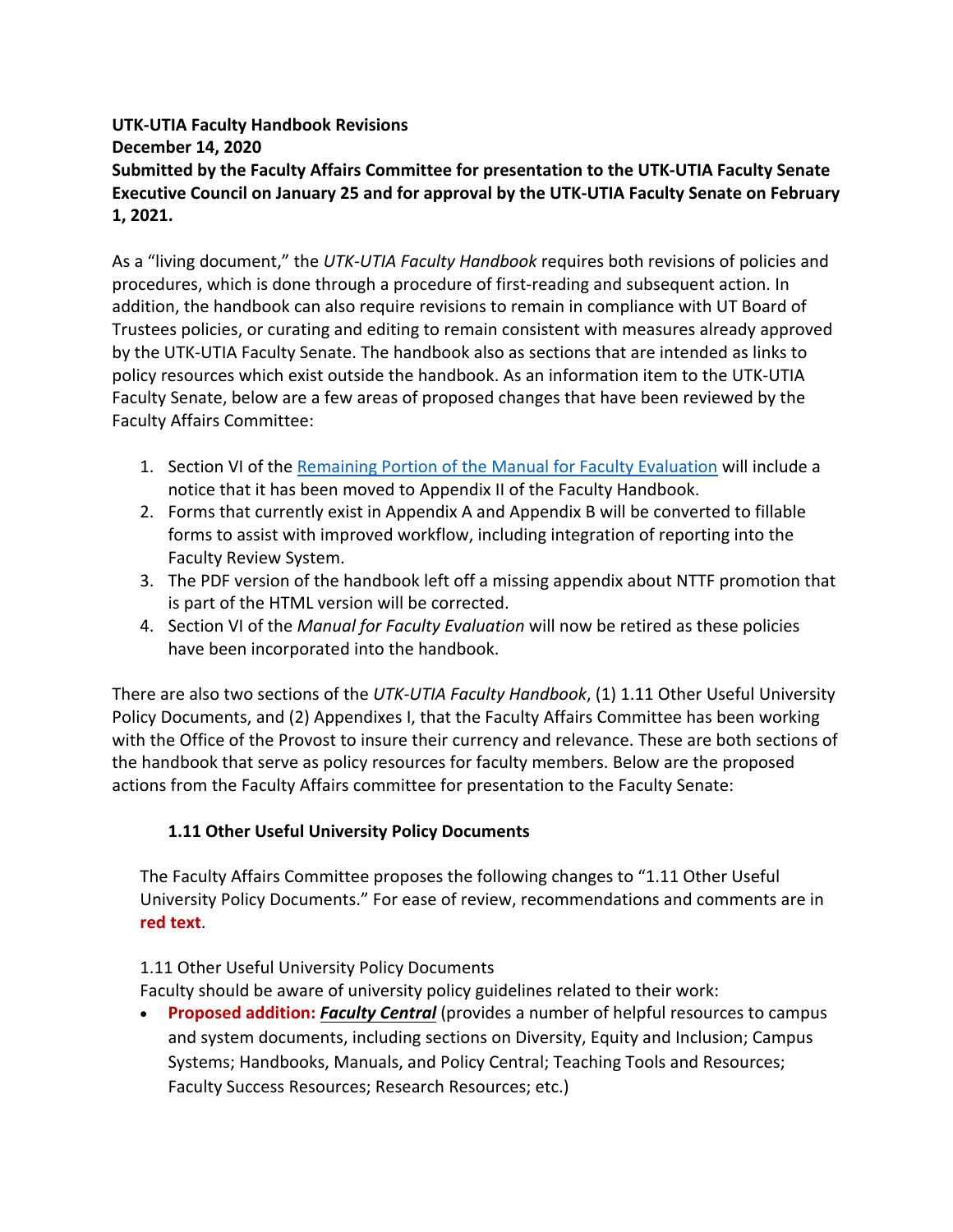- **Proposed addition:** *Faculty Affairs Section of the Office of the Provost website* (provides a broad range of resources for faculty, including benefits and development resources, information on faculty evaluation processes, recruitment and hiring, etc.)
- **Proposed addition:** *UT Research Foundation* (provides resources on the transfer and licensing of intellectual property created through UT Funds)
- **Proposed deletion:** *Charter and By-laws of the University* (contains statement of legal establishment of the university, including charter provisions and by-laws)

**Note: added to Faculty Central and no longer needed to be listed here**

• **Proposed deletion:** *Manuals, Handbooks, and Guides*

**Note: this link is broken. This is supposed to be the outdated "Manual for Faculty Evaluation," which has been incorporated into the Faculty Handbook. Faculty Central contains a link to the remaining portions of the "Manual for Faculty Evaluation" that have not been incorporated into the Faculty Handbook. However, that link on Faculty Central is broken. Suggest to fix the link on Faculty Central and remove the link from the Faculty handbook here.**

• **Proposed deletion:** *Vol Vision:* Journey to the Top 25: Knoxville campus strategic plan

**Note: added to Faculty Central and no longer needed to be listed here**

• **Proposed deletion:** *UT Policies* (all current official Board, Fiscal, HR, IT, and Safety policies, including the *University Code of Conduct* and the *Conflict of Interest Policy*)

**Note: This policy link, as well as the link to Policy Central (policycentral.utk.edu) which includes a number of UTK policies, has been added to Faculty Central and no longer needed to be listed here.**

• **Proposed deletion:** *Affirmative Action Plan* (describes the comprehensive plan for ensuring equal employment opportunity and appropriate affirmative measures for all UT employees; also contains procedures for presenting and investigating complaints of discrimination)

**Note: broken link, page cannot be found. Given that Faculty Central already includes a section of resources on "Diversity, Equity & Inclusion," which should reflect our new diversity plan, suggest to remove it here.**

• **Proposed deletion:** *Policies on Research and Intellectual Property*

**Note: added to Faculty Central and no longer needed to be listed here**

• **Proposed deletion:** *Benefits and Services* (benefits and insurance plans available to university employees)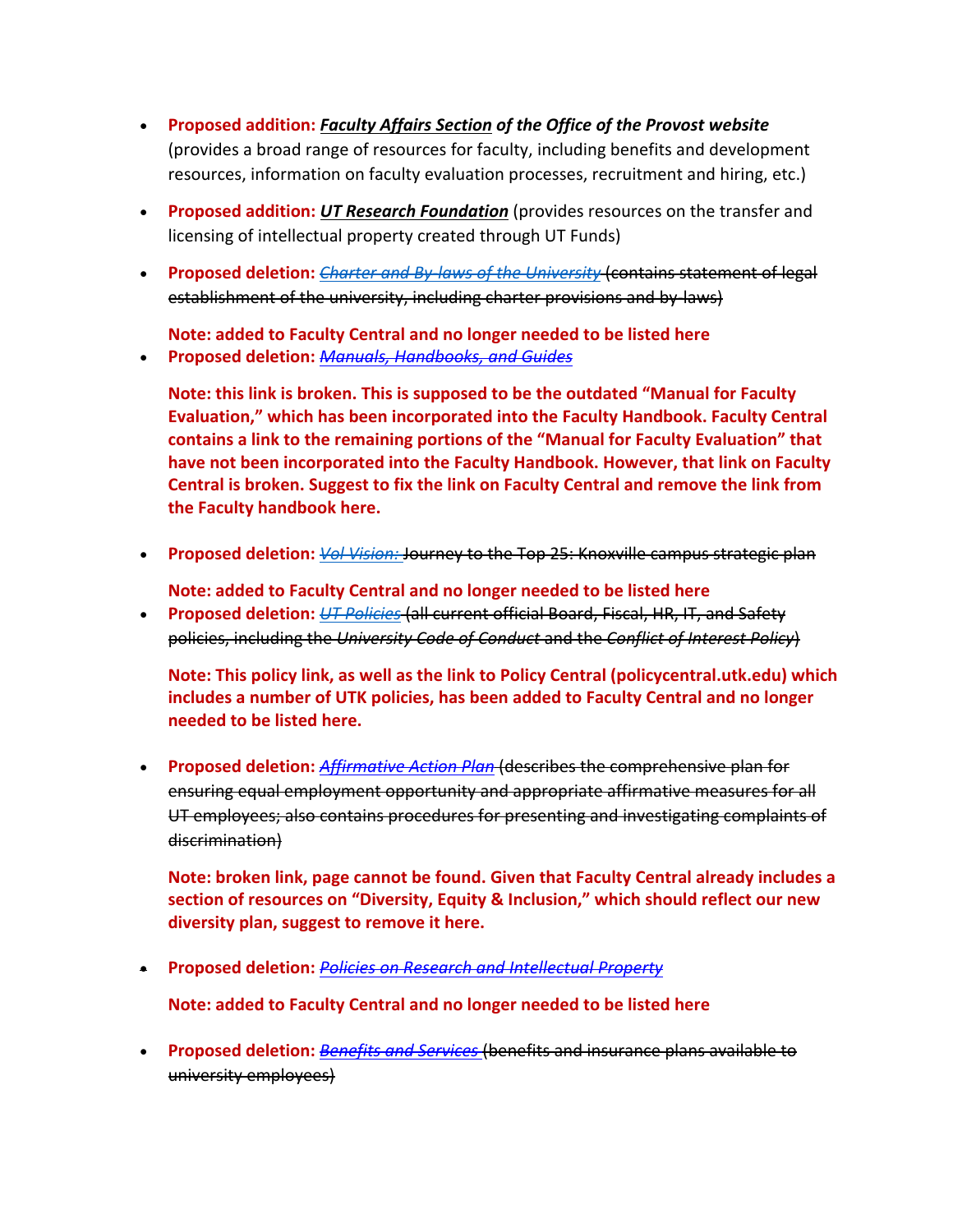**Note: added to Faculty Central and no longer needed to be listed here.**

• **Proposed deletion:** *Course Catalogs*

**Note: already available on Faculty Central and no longer needed to be listed here**

• **Proposed deletion:** *Hilltopics*: UT student handbook (includes statements of rights, responsibilities, appeals procedures, and rules governing student organizations)

**Note: already available on Faculty Central and no longer needed to be listed here.**

• **Proposed deletion:** *Traffic and Parking Regulations* (describes rules, regulations, procedures, and penalties relating to parking and traffic on the university campus)

**Note: added to Faculty Central and no longer needed to be listed here.**

• **Proposed corrections:** *UT Search Procedures: Guidelines for Conducting Upper-Level Faculty and Staff-Exempt Searches* (describes procedures for conducting upper-level faculty and staff-exempt searches)

**Note: the link only directs to the upper-level faculty search. Suggest to remove the "Staff-Exempts" words.**

• **Proposed deletion:** *UT Family Care Policies for Faculty*

**Note: added to Faculty Central and no longer needed to be listed here**

## **Appendices I:**

**For clarity, the committee proposes that the appendices the UTK-UTIA Faculty Handbook be organized in a table format as shown below, with links to the most current policy text as reflected in the document assembled for the committee by Kirsten Schroeder from the Office of the Provost. This will replace the current listing of nine appendices (note current Appendix 7 will be removed). In addition, the introductory text should be revised as listed below:**

The appendices contain administrative policies approved by the Chancellor of The University of Tennessee, Knoxville. They are not approved by the Board of Trustees, are not legally binding upon The University of Tennessee, and are superseded by any policies of the Board of Trustees with which they may conflict. These policies are provided here through the Office of the Provost, and in some cases, are drafted through other campus offices as indicated below: These policies are subject to change without notice, and a copy of the most recent versions of each appendix may be obtained from the following offices: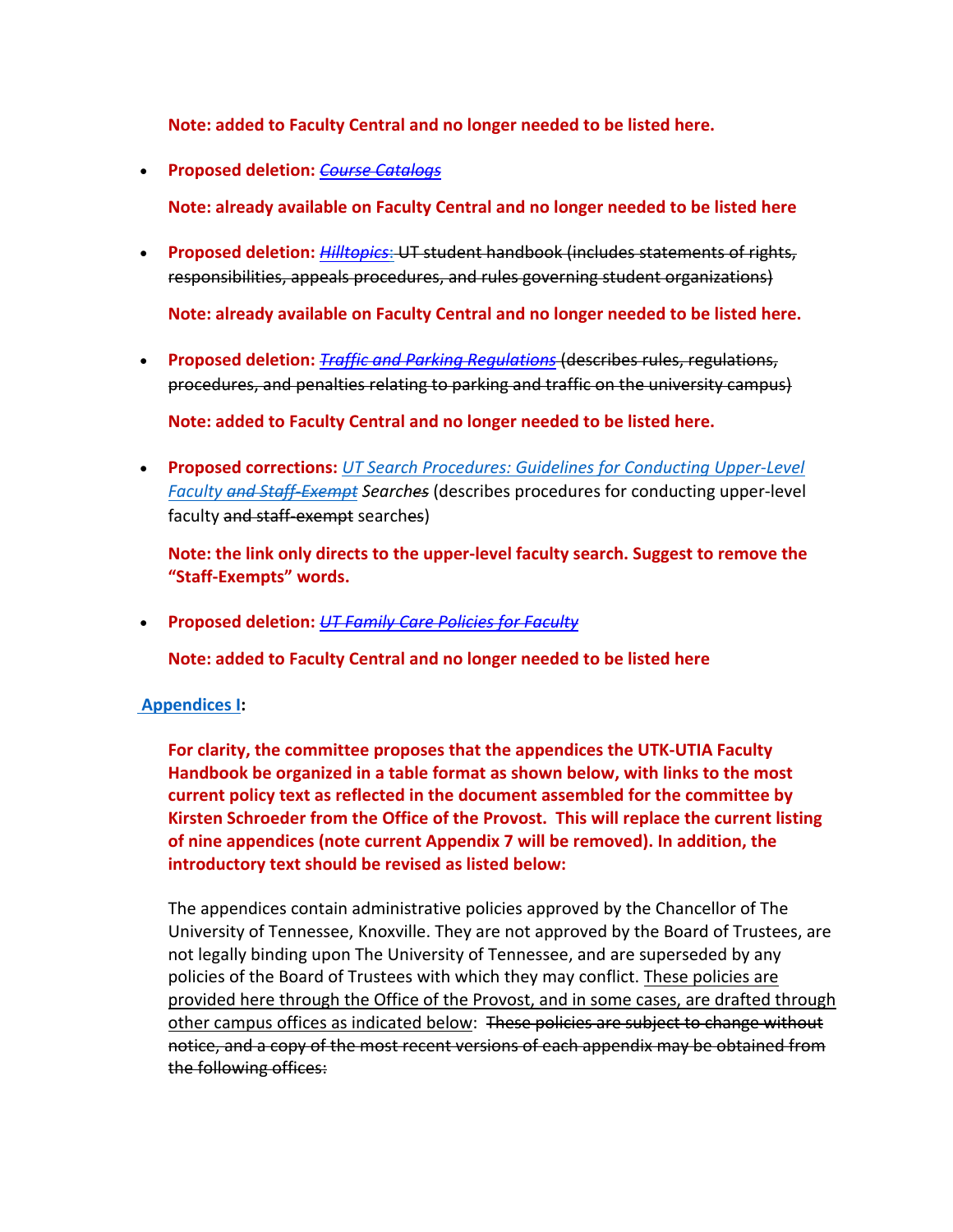**All current policies from these offices need to be linked below to be enforceable, and faculty should not have to request a current copy, and the Office of the Provost should be expected to inform the Faculty Senate of changes and post these in a timely manner.**

| Appendix                                              | Policy                       | Responsible Office/Committee   |
|-------------------------------------------------------|------------------------------|--------------------------------|
| Appendix 1                                            | Equal Employment Opportunity | Office of Equity and Diversity |
| Link to the updated UT System HR policy pasted below. |                              |                                |

Appendix 1 - HR Policy 220 Equal Employment Opportunity https://policy.tennessee.edu/wp-content/uploads//policytech/systemwide/hr/HR0220-Equal-Employment-Opportunity.pdf

| Appendix                                                                      | Policy                                  | Responsible Office/Committee    |
|-------------------------------------------------------------------------------|-----------------------------------------|---------------------------------|
| Appendix 2                                                                    | <b>Components of Effective Teaching</b> | Office of the Provost (Teaching |
|                                                                               |                                         | and Learning Innovation)        |
|                                                                               |                                         | working with the Faculty Senate |
|                                                                               |                                         | (Teaching Council)              |
| Retain link to current policy, but this needs review by Teaching and Learning |                                         |                                 |
| Innovation and the Faculty Senate Teaching Council.                           |                                         |                                 |

| Appendix                                                                            | Policy                           | Responsible Office/Committee       |
|-------------------------------------------------------------------------------------|----------------------------------|------------------------------------|
|                                                                                     | Appendix 3   Disability Services | Dean of Admissions and Records     |
|                                                                                     |                                  | <b>Student Disability Services</b> |
| The responsible office currently listed needs be changed as it is now under the     |                                  |                                    |
| authority of the Office of Student Disability Services. Below is the current policy |                                  |                                    |

**from David Ndiaye, Director of SDS, which should replace the current posted policy. This is also on Faculty Central.**

Student Disability Services (SDS) seeks to eliminate the barriers students with disabilities encounter while enrolled at the University of Tennessee, Knoxville. The program's primary objective is to partner with the campus community in providing equitable access to eligible students while promoting disabilityinclusive diversity. The staff works with each student to develop the appropriate accommodation plan and assist instructors in providing them in their course. SDS is also available as a resource to departments to discuss the accessibility of programs and events in collaboration with the Office of Equity and Diversity. Please visit the SDS website for more information.

| Appendix | Policy                                      | Responsible Office/Committee    |
|----------|---------------------------------------------|---------------------------------|
|          | Appendix 4   Non-Sexist Language Guidelines | Office of Equity and Diversity  |
|          |                                             | working with the Commission for |